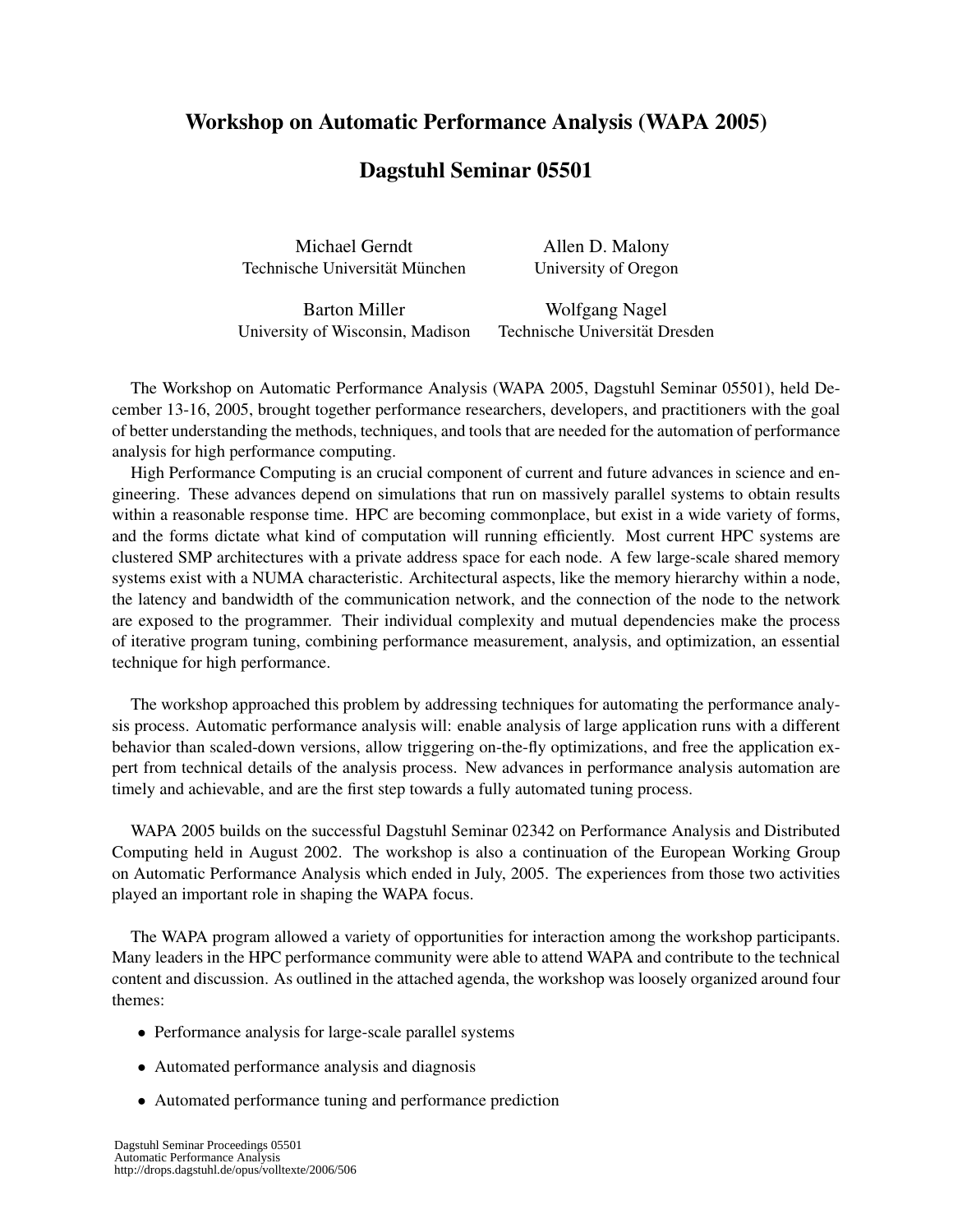• Performance tools and technology

Each theme session consisted of a set of technical talks. In addition, we were fortunate to have two perspective talks by John Levesque (Cray Inc.) and Phil Roth (Oak Ridge National Laboratory, on behalf of Jeff Vetter). Complementing the technical presentations, two panels provided an interesting perspective on the state of performance analysis:

- What works? What's missing? What's all this about productivity?
- Wizard Tales and Santa's Wish List

To complete the program, there was the opportunity for performance tool demonstrations. Eight tools were presented covering the techniques for HPC distributed memory analysis , scalable tracing, open performance technology, performance databases, and performance data mining.

The goals of WAPA were to increase the exchange of ideas among the tool developers, to transfer knowledge on existing and planned automatic techniques, to engage people supporting application development, and to start a dialog between researchers, developers, and users of automatic performance analysis methods and tools. By all accounts, the WAPA meeting was a tremendous success. Many participants commented on the high quality of the technical talks and the fruitful discussions they had during the week. And of course, everyone enjoyed our excursion and dinner in the historic city of Trier.

It is the energy and meaningful involvement of each participant that is most responsible for the positive WAPA experience. The organizers would like to thank everyone who came to Schloss Dagstuhl and we look forward to when our paths cross again in the future.

Best wishes, Michael, Allen, Bart, Wolfgang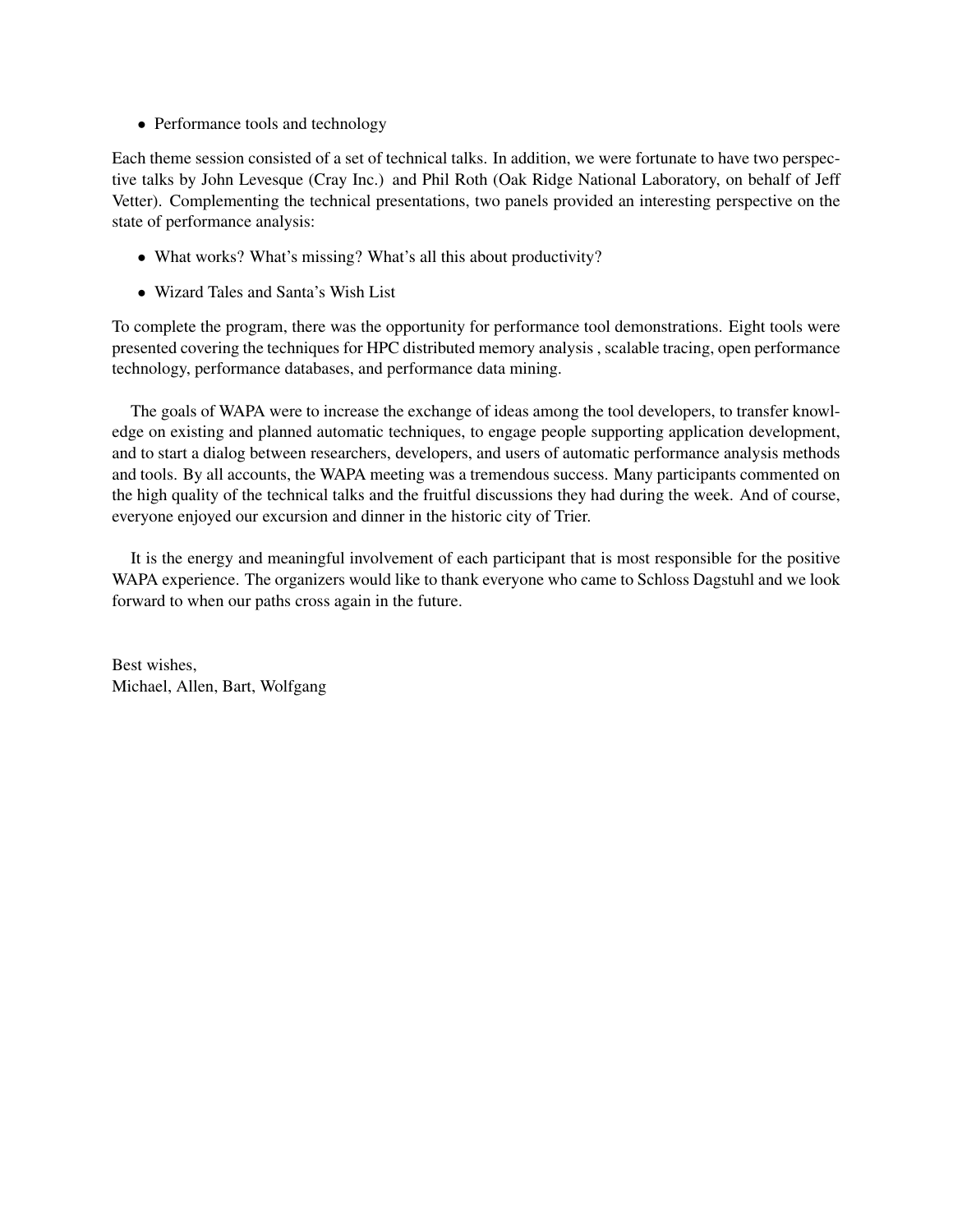

Figure 1: WAPA 2005 Group Photo

AGENDA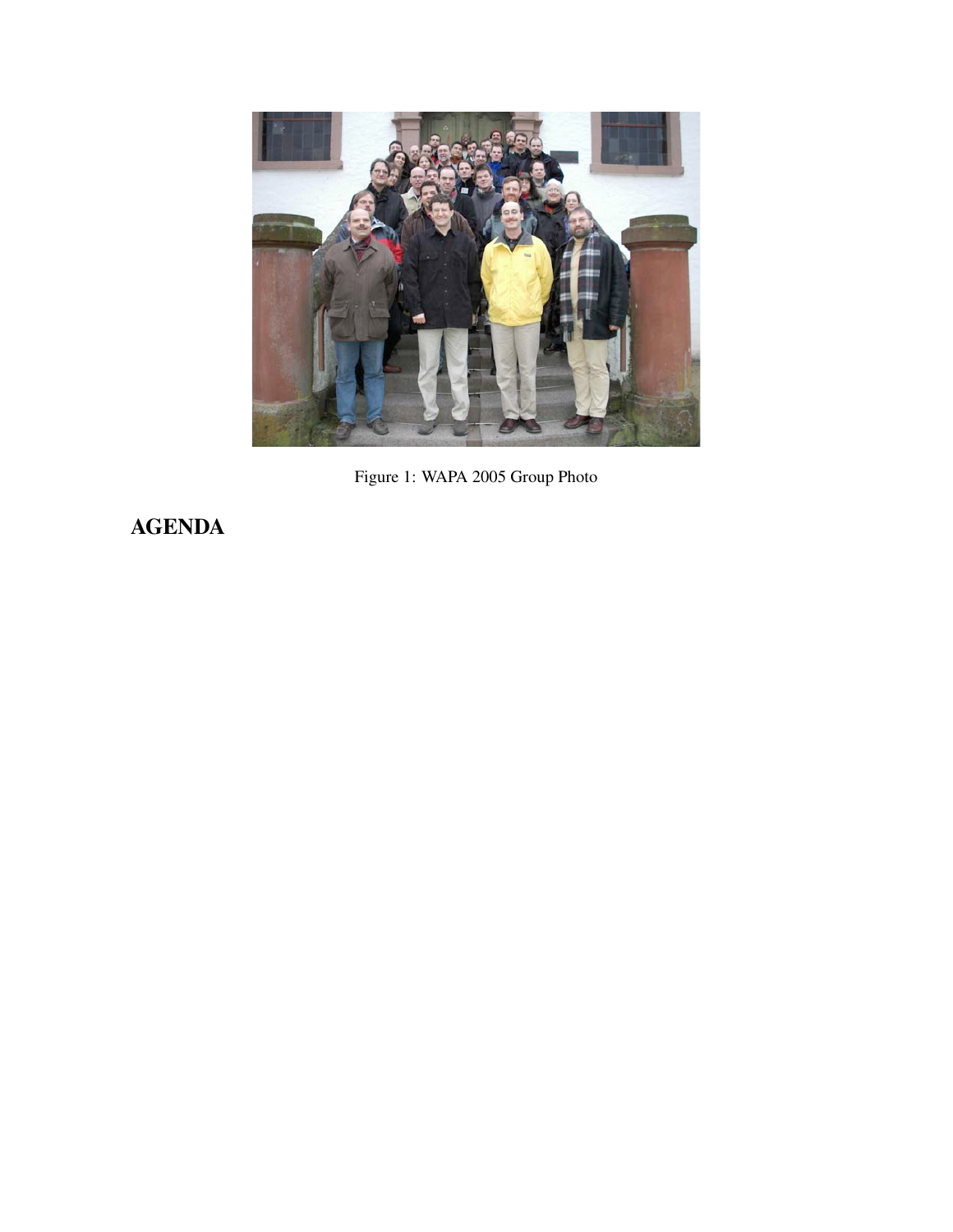#### *Tuesday, December 13, 2005*

07:30 - 08:30 Breakfast

08:30 - 09:00 Opening remarks and workshop introduction Michael, Wolfgang, Bart, Allen

#### THEME: Performance analysis for large-scale parallel systems

- 09:00 09:45 *Perspective*: How Tool Usage Has Progressed in HPC Over the Past 30 Years John M. Levesque, Director, Cray's Supercomputing Center of Excellence, Cray Inc.
- 09:45 10:00 break

| 10:00 - 10:30 <i>Talk 1</i> : On-line Automated Performance Diagnosis on Thousands of Processes |
|-------------------------------------------------------------------------------------------------|
| Phil Roth, Oak Ridge National Laboratory                                                        |

- 10:30 11:00 *Talk 2*: Zero Cost Reliability for Scalable Tree-based Overlay Networks Dorian Arnold, University of Wisconsin
- 11:00 11:30 *Talk 3*: Program Trace Analysis based on Compressed Complete Call Graphs Andreas Knuepfer, ZHR, Technische Universitaet Dresden
- 11:30 12:00 *Talk 4*: Scalable Automatic Trace Analysis Felix Wolf, Forschungszentrum Juelich
- 12:00 13:30 Lunch
- 13:30 15:00 *Panel*: What works? What's missing? What's all this about productivity? - Mary Zosel, Lawrence Livermore National Laboratory
	- Wolfgang Nagel, ZHR, Technische Universitaet Dresden
	- Dieter en Mey, High Performance Computing, RWTH Aachen University
- 15:00 15:30 break

### 15:30 - 17:00 *Demonstrations*:

- \* Distributed Automated Performance Analysis with Performance Properties Karl Fuerlinger, Technische Universitaet Munchen
- \* Open—SpeedShop Open Source Performance Analysis for MPI Clusters Martin Schulz, Lawrence Livermore National Laboratory
- \* The PerfTrack Tool for Performance Data Management Kathryn Mohror, Portland State University
- \* CallGrind and Kcachegrind Josef Weidendorfer, Technische Universitaet Munchen
- 17:30 19:00 Dinner
- 19:00 late Informal discussions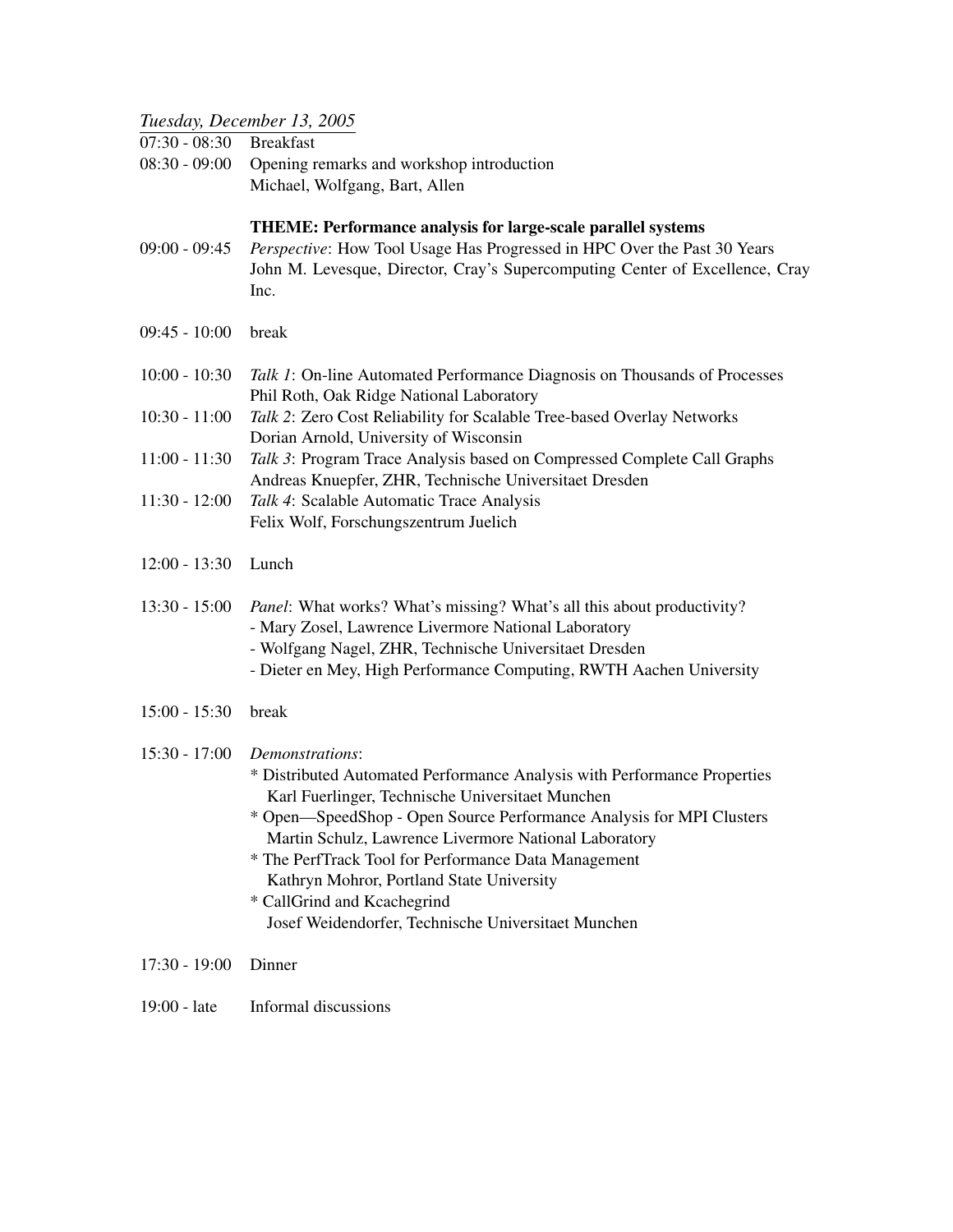### *Wednesday, December 14, 2005*

07:30 - 08:30 Breakfast

#### THEME: Automated performance analysis and diagnosis

- 09:00 09:45 *Perspective*: Performance Tools for Future High-End Production Platforms Jeff Vetter, Future Technologies Group Leader, Computer Science and Mathematics Division, Oak Ridge National Laboratory (Talk given by: Phil Roth)
- 09:45 10:00 break
- 10:00 10:30 *Talk 1*: Remote Performance Monitoring (RPM) for Resource-Constrained Devices Chandra Krintz, University of California, Santa Barbara
- 10:30 11:00 *Talk 2*: Automatic Performance Analysis for Cache Architectures in SMPs Edmund Kereku, Technische Universitaet Munchen
- 11:00 11:30 *Talk 3*: Model-based Automatic Performance Diagnosis: the Hercule Approach Allen D. Malony, University of Oregon
- 11:30 12:00 *Talk 4*: Integrative Concepts for Scalable Distributed Performance Analysis and Visualization of Parallel Programs Holger Brunst, Technische Universitaet Dresden
- 12:00 13:30 Lunch
- 13:30 15:00 *Panel*: Wizard Tales and Santa's Wish List - Sameer Shende, University of Oregon - Bernd Mohr, Forschungszentrum Juelich
	- Holger Brunst, Technische Universitaet Dresden
- 15:00 15:30 break

### 15:30 - 17:30 *Demonstrations*:

- \* Cray Apprentice2 and CrayPat Luiz DeRose, Cray
- \* TAU Parallel Performance System Sameer Shende, University of Oregon
- \* Kojak

Bernd Mohr, Forschungszentrum Juelich

- \* Vampir-NG Holger Brunst, Technische Universitaet Dresden
- 17:30 19:00 Dinner
- 19:00 ??:?? Informal discussions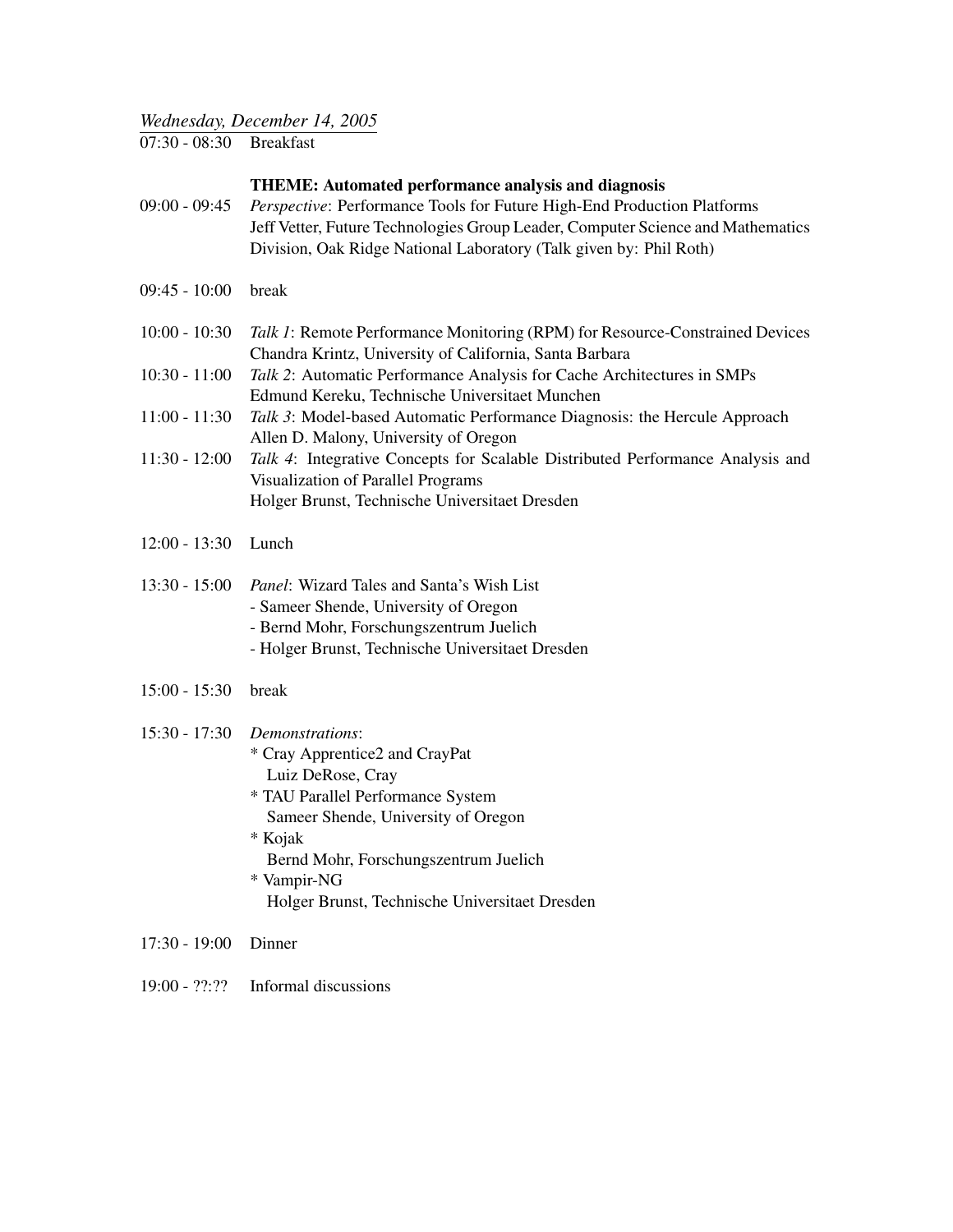## *Thursday, December 15, 2005*

07:30 - 08:30 Breakfast

| $09:00 - 09:30$ | <i>Talk 1:</i> Active Harmony: Parallel Automated Tuning of Parallel Programs |
|-----------------|-------------------------------------------------------------------------------|
|                 | Jeff Hollingsworth, University of Maryland                                    |
| $09:30 - 10:00$ | <i>Talk 2:</i> Development and Tuning Framework of M/W Applications           |

- Paola Caymes-Scutari, Universitat Autonoma de Barcelona
- 10:00 10:30 break

| 10:30 - 11:00 <i>Talk 3</i> : Modeling and Predicting Resource Availability in Federated Distributed |
|------------------------------------------------------------------------------------------------------|
| Computing Environments                                                                               |
| Rich Wolski, University of California, Santa Barbara                                                 |

- 11:00 11:30 *Talk 4*: Automatic Model Generation for Performance Prediction Martin Schulz, Lawrence Livermore National Laboratory
- 11:30 12:00 *Talk 5*: Holistic Hardware Counter Performance Analysis of Parallel Programs Brian Wylie, Forschungszentrum Juelich
- 12:00 13:30 Lunch
- 15:00 22:00 Excursion to Trier
- 22:00 ??:?? Informal discussions